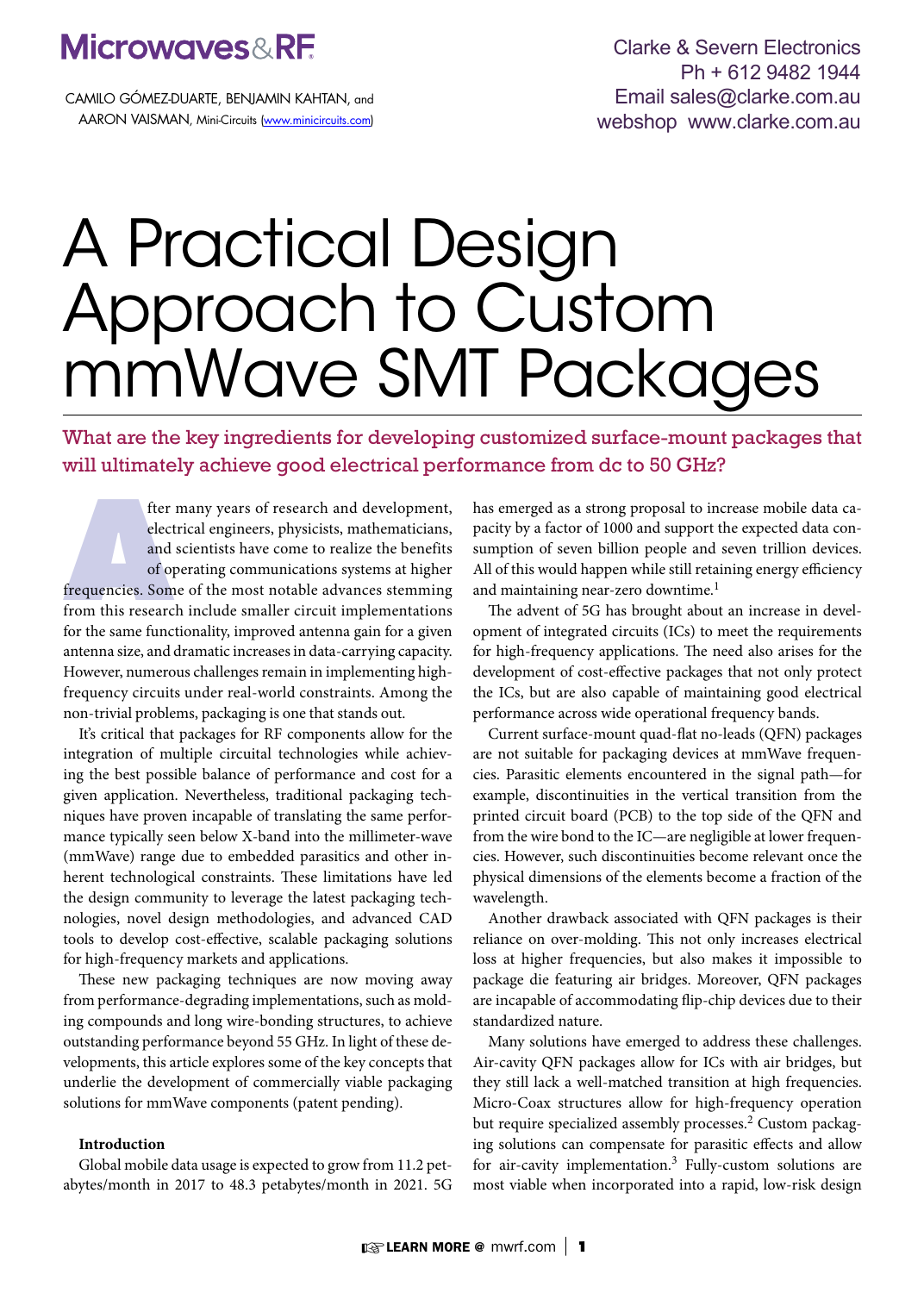

1. This is the schematical cross-section of a ceramic package. 2. An organic package's schematical cross-section is shown.



strategy as well as a highly automated assembly process.

Modern RF applications have stringent requirements for components beyond electrical specifications. Dense assemblies, high operating powers, and the need for robust, reliable systems place heavy demands on monolithic-microwave-integrated-circuit (MMIC) package designers in terms of balancing electrical performance with desirable thermal and mechanical characteristics.

Since design features that benefit one aspect of performance may detract from the requirements of others, tradeoffs are often necessary. For example, a tradeoff intended to improve electrical performance at the expense of heat dissipation may produce little benefit due to a temperature rise on conductors and semiconductors. It's therefore critical for designers to understand the simultaneous effects of design choices on the different aspects of a device's performance.

In this article, we present the development of custom surface-mount packages with good electrical performance from

dc to 50 GHz, accounting for the PCB, the surface-mount package, and the IC (patent pending). What follows is a discussion of the package's components and design. After that, the article dives into the tradeoff between customization and standardization of design features in the context of performance and cost goals. Measured performance of a broadband MMIC attenuator die in both custom organic and low-temperature co-fired ceramics

(LTCC) packages are shown. Also discussed are the benefits of a multi-physics simulation workflow employed in the design of these packages.

#### **Design Elements**

# *Structure*

Schematical cross-section diagrams of the ceramic and organic packages with the PCB are shown in *Figures 1 and 2*, respectively. The description that follows is common to both. The IC is attached to the pocket inside the substrate using conductive epoxy. This implementation minimizes the length of the gold wire bonds. The gold wire connects the RF pads

of the IC to the RF pads of the package, forming a lowpass network in which the wire bond is represented as a lumped series inductance,  $L_{WB}$ , and the pads are represented as  $C_{PK}$ and CIC *(Fig. 3)*.

Proper tuning of this matching network is critical for an accurate impedance match and good wideband electrical performance. The package's RF pad is followed by a microstrip line with 50- $\Omega$  characteristic impedance, and a matched vertical transition down to the bottom pad. The bottom pad of the package is made to have a 50- $\Omega$  characteristic impedance in a grounded-coplanar-waveguide (GCPW) configuration. The package is soldered to the PCB, which employs GCPW with a 50-Ω characteristic impedance. A plastic or ceramic lid is attached to the package with a non-conductive B-staged epoxy. *Materials*

Material and technology selection play a big role in the performance of a package. Selecting the right materials will depend on the application requirements, such as hermeticity,

> maximum operating frequency, package Port 2 size, package weight, first- and secondlevel interconnects, thermal management constraints, and tolerable insertion loss of interconnects.<sup>4</sup>

> > In both the LTCC and organic substrate packages, the selection of substrate material must account for the dielectric constant and loss tangent needed to achieve the desired RF performance. The substrate also determines the package topol-

ogy and the compatibility with the other materials.

The two substrates explored here are LTCC and organic substrate. The LTCC package consists of a ceramic monolithic structure with a cavity formed in the top tape layers of the substrate *(Fig. 1, again)*. The exposed top face of the pocket features a continuous metallization that's connected to the bottom ground pad through multiple vias. Being a stiffer material, it's easier to wire bond.

In the case of the organic package, the pocket is created by removing a portion of the substrate and exposing the bottom metallization *(Fig. 2, again)*. This allows for better RF grounding and thermal resistance.



3. Here's a lumped-element representation of the gold wire interconnect between the package pad  $(C_{PK})$ , the gold wire  $(L_{WB})$ , and the IC pad  $(C_{IC})$ .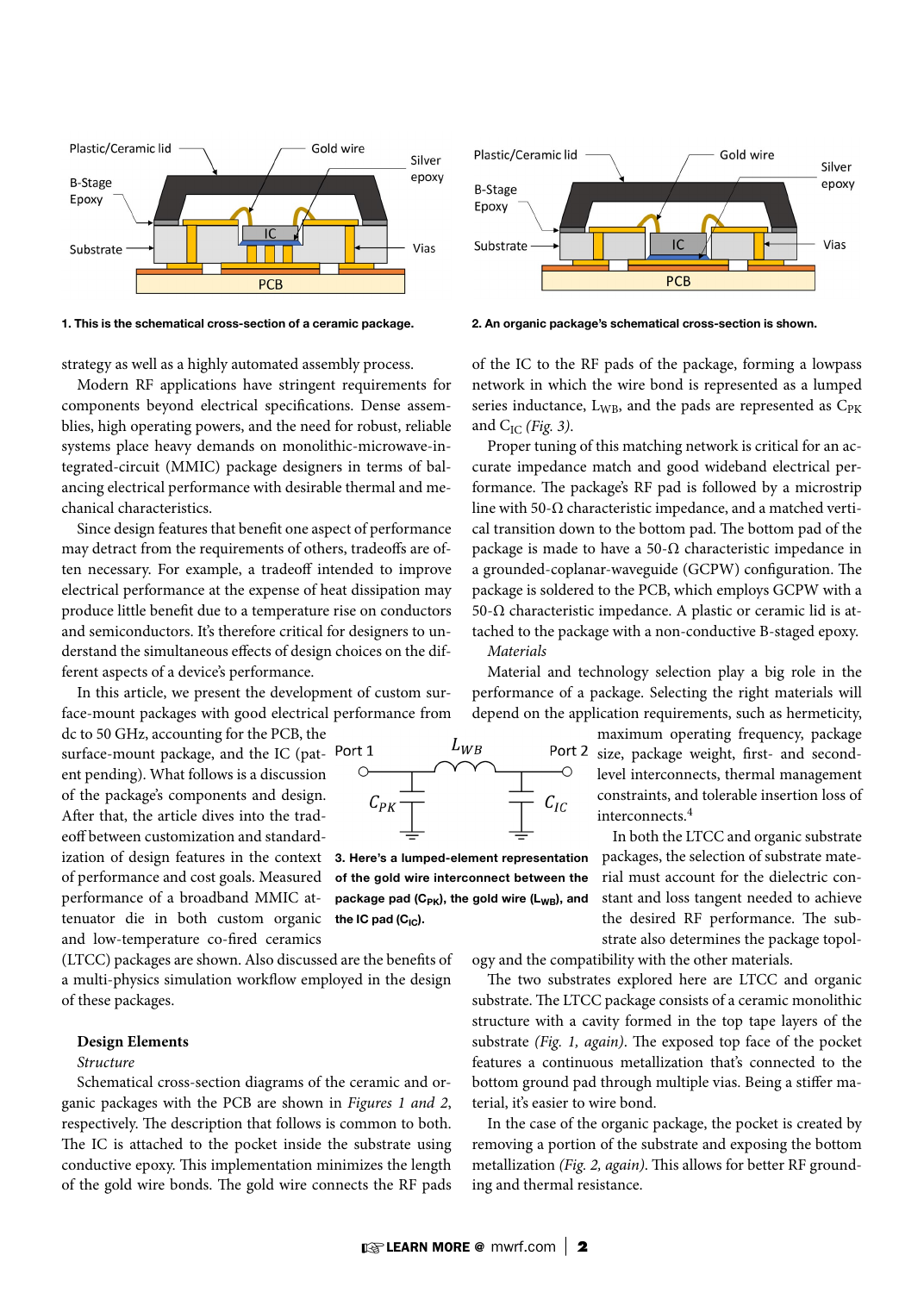

4. The electromagnetic simulation model of the LTCC package included only the design elements relevant to electrical performance.

In both packages, the conductor materials and finishes are selected to achieve good RF performance and to accommodate industry-standard assembly processes. The metal conductor on the LTCC package is typically silver with an electroless-nickel-immersion-gold (ENIG) surface finish. The plating protects the underlying silver from oxidation and must have properties compatible with soldering and wire-bonding processes.

The organic package employs copper conductors and may feature any of several different surface finishes. The choice of surface finish may be a critical matter in high-frequency applications, as both surface roughness and electrical conductivity have significant effects on insertion losses.<sup>5, 6</sup>

Selection of the conductive epoxy used to mount the MMIC die has a significant impact on the total thermal resistance of the package. As the main point of contact between the die and the package, the epoxy facilitates most of the die's heat dissipation.

#### *Simulation Workflow*

During the design phase of this project, the electrical, thermal, and mechanical performance of the LTCC and organic packages were analyzed using a multi-physics simulation workflow. The simulation workflow employed multiple simulators that were operated sequentially, with each simulator's results being used as part of the next simulator's setup.

The specific simulation workflow is as follows:

1. A full 3D finite-element electromagnetic (EM) simulation is performed on a simplified version of the design's geometry *(Fig. 4)*. The simulation yields S-parameter data and a spatial distribution of power dissipation within the design.

2. A full 3D finite-element thermal simulation is run on the EM simulation's model, augmented to include geometry relevant to thermal and mechanical (but not electrical) performance. As shown in *Figure 5*, effort was made to accurately model critical regions of simulation geometry, such as hollow and solder-filled plated through-holes (PTHs). The simulation employs the power dissipation computed from the EM simulation and yields a temperature distribution within the model's geometry.

3. A full 3D finite-element mechanical simulation is run on the full model geometry, employing the spatial temperature distribution as part of its setup. The simulation yields mechanical strains and stresses within the model geometry.

4. If desired, the above process may be iterated until convergence criteria are met, feeding the temperature rise



5. This is a close-up of the geometry and mesh employed in thermal and mechanical simulations of the LTCC package with package lid hidden. Note that the model includes solder, die-attach epoxy, and both hollow and solder-filled plated through-holes.

information and model geometry deformation into the electrical simulator for the next pass. In practice, a single pass is often sufficient to achieve outstanding agreement between simulation results and physical measurements.

While more complex than a workflow involving separate electrical, thermal, and mechanical simulation tasks, a true multi-physics simulation workflow gives design engineers a holistic view of a design's performance. For example, a traditional thermal simulation of a microstrip conductor may involve a uniformly distributed heat source applied to the conductor's volume or faces. Such an approach discards valuable information about localized heat generation, since current densities at mmWave frequencies are nonuniform. A multiphysics simulation approach implicitly captures this effect and others without needing attention from the designer.

The ability of a multi-physics simulation to automatically account for conditions too complex to manually set up is especially valuable for LTCC designs. As LTCC designs consist of a monolithic ceramic structure with complex internal conductor geometry, thermal images of the exterior of such a device may not fully reveal its internal thermal behavior.

Because the electrical, thermal, and mechanical aspects of a design's performance are often linked (due to temperaturedependent electrical resistivities, thermal expansion, etc.), such a simulation workflow makes it possible to best understand the impact of design decisions on interrelated aspects of performance. The workflow has been qualified through multiple projects involving several technologies and achieves simulation results in very close agreement with performance measurements. As with other portions of Mini-Circuits' established LTCC process, it's subject to continual evaluation and improvement.

# **Customization vs. Standardization**

Although the QFN package has been an industry workhorse for both active and passive electronic components up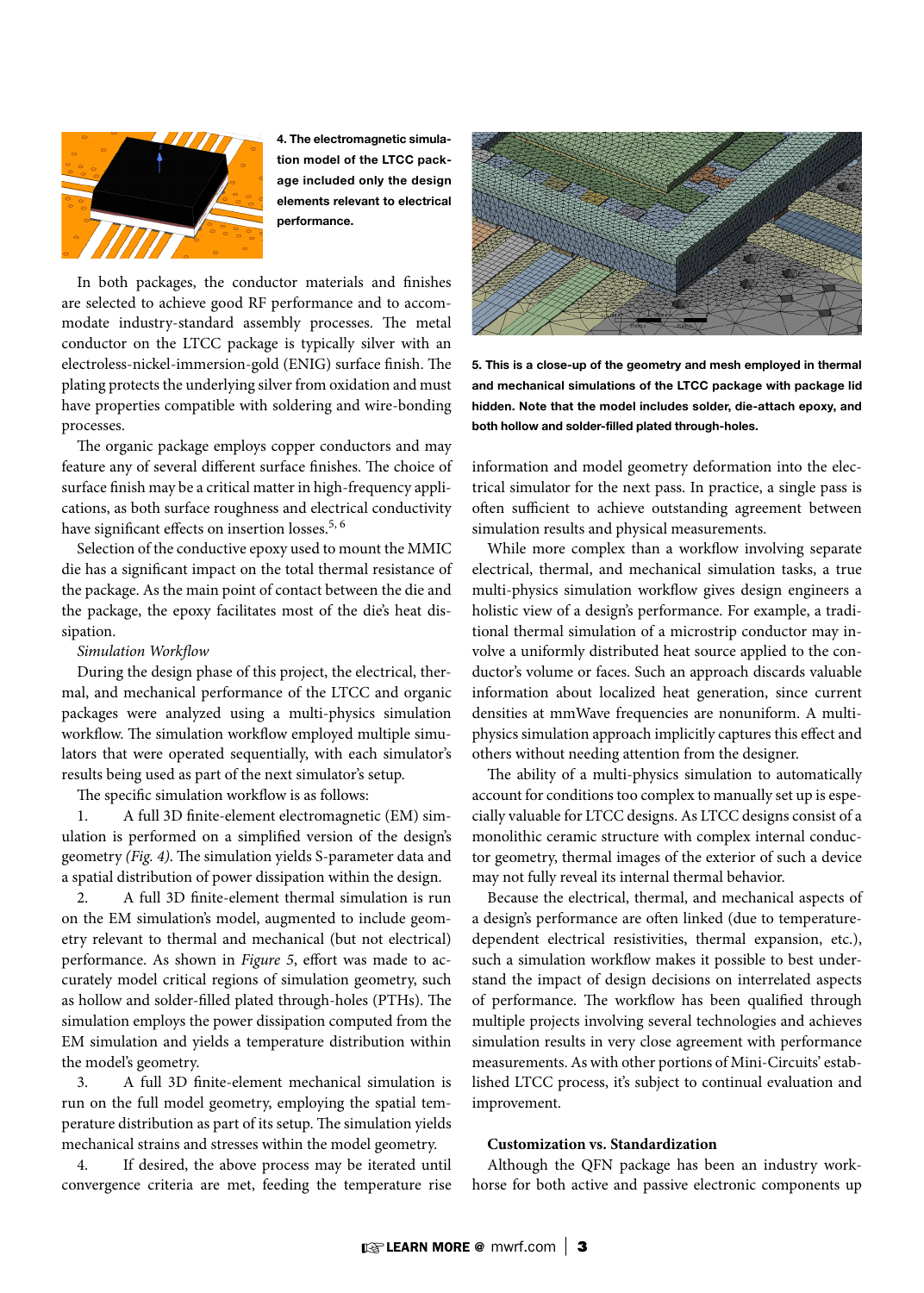

6. The IC in an organic package (with lid) is shown here on an evaluation board (a). A close-up of the package without the lid shows the flip-chip die atop package substrate (b).

to V-band frequencies, its highly standardized nature makes it a suboptimal solution for some applications.<sup>7</sup> As applications march toward mmWave frequencies, packaging technologies must adapt to widely varying industry needs.

While a one-size-fits-all solution may fit all applications equally poorly, a fully custom solution yielding outstanding results may be cost- and time-prohibitive. To develop a rapid, cost-effective packaging solution that still offers outstanding application flexibility, it was desirable to combine industrystandard processes and tunable design features into a customizable package template.

Taking a "templated" approach to package design allows for the reuse of proven design elements, reducing the effort and risk incurred by solutions that require starting from scratch. Facilities for adaptation to an application's specific electrical, thermal, mechanical, and environmental needs are provided while minimizing or eliminating the need for extensive qualification of new designs.

QFN packages are typically available in a granular range of standardized sizes ( $3 \times 3$  mm,  $4 \times 4$  mm, etc.), while a MMIC die may be any size and aspect ratio. A die that's slightly too large to fit one standard QFN-package size must instead use the next size up, necessitating long wire bonds with correspondingly large parasitic inductances. The package itself offers little facility to compensate for these parasitics, a task relegated instead to conductor geometry on the PCB and die. Furthermore, QFN packages employ a plastic encapsulant that envelops the leadframe, die, and wire bonds.

Delicate structures on the MMIC die, like air bridges, are incompatible with such an encapsulation process. Even in the absence of incompatible MMIC features, the encapsulant may detune or degrade the performance of sensitive electronics



7. These are the measurement results of a 2-dB attenuator on organic package.

simply by proximity. Finally, the terminals of the QFN package are highly standardized with little flexibility of the pad sizes and geometries. For some applications, the electrical parasitics associated with the fixed transition geometry may be unacceptable.

Mini-Circuits' custom LTCC and organic substrate packages address the above limitations, offering solutions with sufficient flexibility to meet the needs of a wide variety of applications. In these packages, the die inhabits a pocket atop the substrate *(Figs. 1 and 2, again)*. The pocket's dimensions are specified according to the customer's die so that wire-bond pads can be brought as close to the die as possible, minimizing bond-wire length and inductance.

Therefore, the LTCC and organic substrate packages offer greater flexibility with regard to MMIC die sizes, even though they are currently available in the same sizes as standard QFN packages ( $3 \times 3$  mm,  $4 \times 4$  mm, and  $5 \times 5$  mm). A plastic lid is affixed over the die and wire bonds with a B-staged epoxy compound, maintaining an air gap above the die and wire bonds and achieving a semi-hermetic seal. Using an air gap rather than an encapsulant permits the packaging of delicate MMIC structures and minimizes degradation of electrical performance.

Unlike QFN packages, the LTCC and organic substrate packages offer the flexibility needed to best suit a wide variety of applications. The package structure contains tunable elements that electrically compensate for the parasitics associated with the transitions from the PCB to the package and from the package to the MMIC die. Furthermore, since the package features printed conductors rather than a solid leadframe, the footprints of the LTCC and organic substrate packages can be customized with minimal tooling cost.

#### **Examples**

To validate the design and to measure the performance of the organic and LTCC packages, multiple packages were designed, fabricated, and tested. The packages were assembled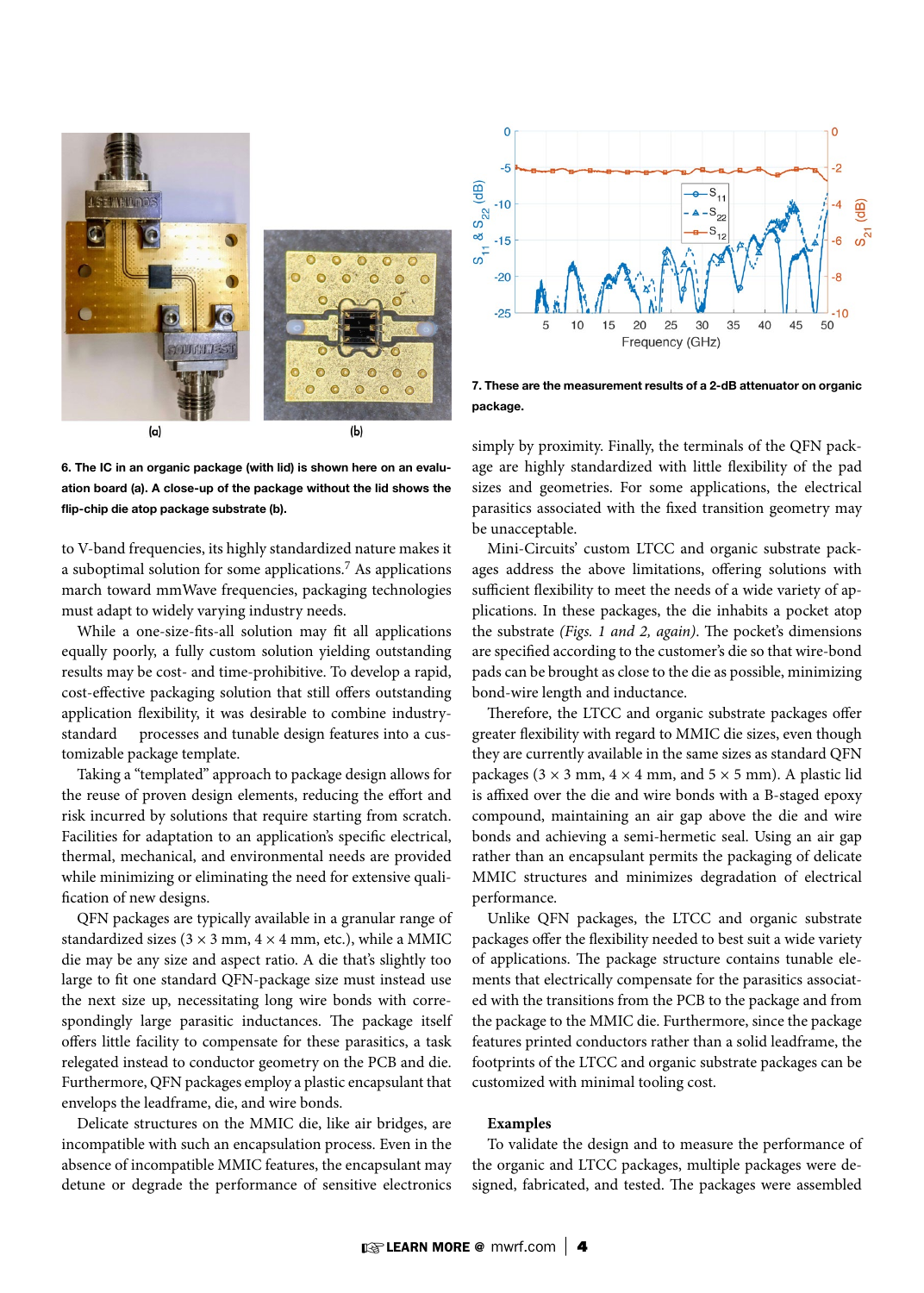and soldered on 5-mil Taconic TLY-5 evaluation PCBs with 50-Ω GCPW traces. Southwest Microwave (www.southwestmicrowave.com) 2.4-mm edge-launch connectors were used to interface the PCBs with the vector network analyzer (VNA). A standard short-open-load-thru (SOLT) calibration was performed up to 55 GHz, up to the reference plane of the connectors. The insertion-loss measurements for each pack-



8. Here, the IC is in an LTCC package on an evaluation board (a). A close-up of the package without the lid shows the die and wire bonds (b).



9. The plots reveal measurement results of a 2-dB attenuator on LTCC package.



10. Shown is the packaged IC on evaluation board (a). One can view a close-up of the package without the lid, showing die and wire bonds (b).

age are normalized by subtracting the losses of the PCB thruline.

#### *MMIC 2-dB Attenuator on Organic Package*

A 2-dB MMIC attenuator is mounted and wire-bonded on top of an organic package. *Figure 6* shows the package mounted on top of the PCB, as well as a close-up of the package without the lid, depicting the die and the wire bonds. *Figure 7*

> shows the measured data of the device. The S<sub>21</sub> trace reveals a very flat response of  $-2$  dB up to 48 GHz. A good return loss is also observed for the entire frequency bandwidth.

> *MMIC 2-dB Attenuator on Ceramic Package*

> A 2-dB MMIC attenuator is mounted and wire-bonded on top of a ceramic package. *Figure 8* shows the package mounted on top of the PCB, as well as a close-up of the package without the lid, illustrating the die and the wire bonds. *Figure 9* shows the measured data of the device. The  $S_{21}$  trace reveals a very flat response of −2 dB up to 55 GHz. A good return loss is also observed for the en-

tire frequency bandwidth.

# *Flip-Chip SPDT Switch on Ceramic Package*

A flip-chip single-pole, double-throw (SPDT) switch is mounted on top of a ceramic package. *Figure 10* shows the package mounted on top of the PCB, as well as a close-up of the package with the exposed flip-chip die. *Figure 11* reveals the measured data of the device with the RF2 channel active. A good return loss is observed over the entire bandwidth.

# **Conclusion**

Packages employing both LTCC and organic substrate materials have been developed (patent pending). Outstanding electrical performance of both packaging technologies was

demonstrated up to 55 GHz. Both packaging methodologies accommodate a wide variety of application-specific needs, including impedance matching, variable die sizes, and a wide range of I/O pad counts, signal types (dc or RF), and PCB geometries. By combining standardized and adjustable features into a tunable package template, Mini-Circuits' approach to packaging achieves desirable electrical performance and broad applicability while minimizing turnaround time, cost, and risk.

#### **Acknowledgements**

The authors would like to thank Mini-Circuits for providing the resources needed to conduct the research and develop the innovations presented in this article.

# **References**